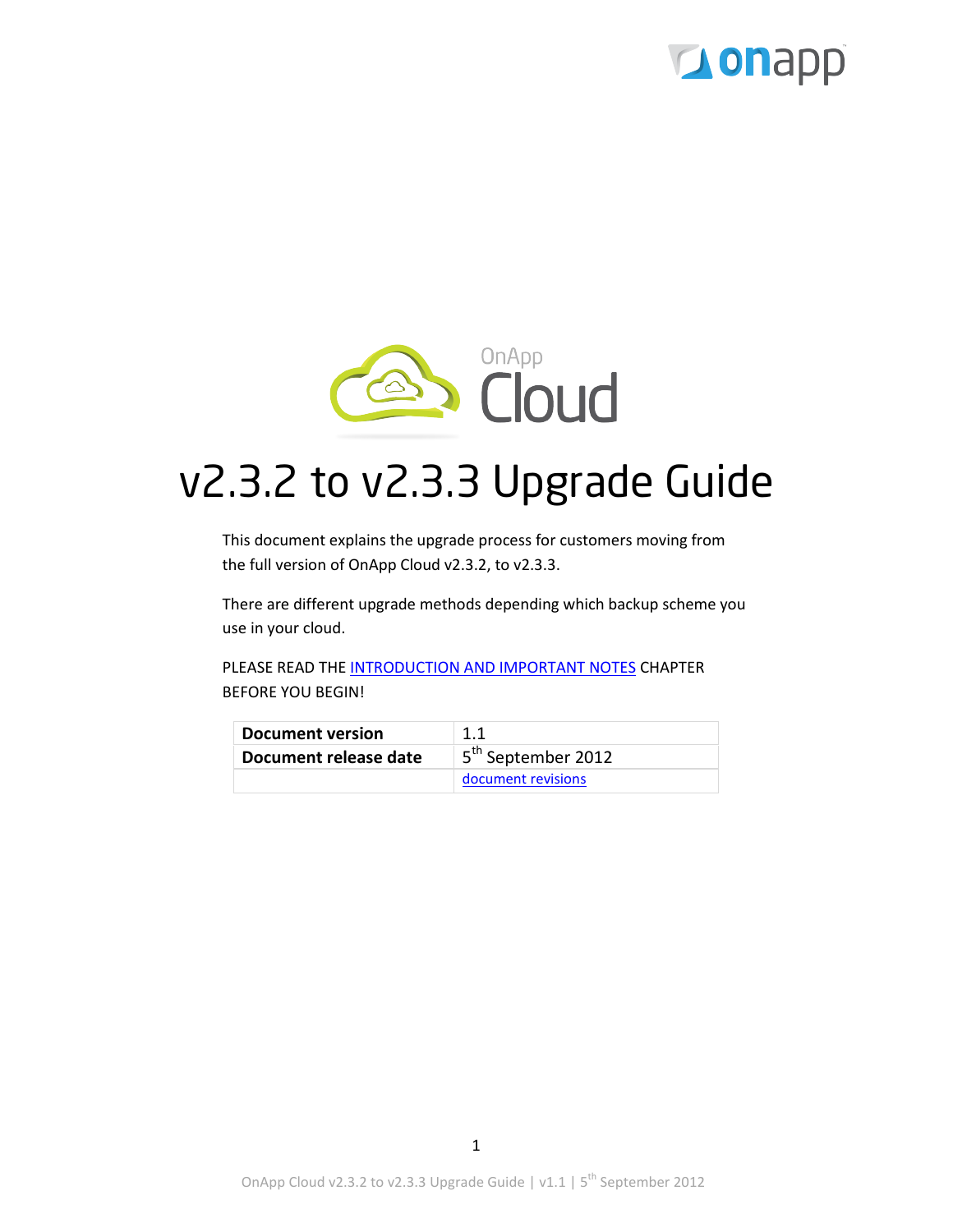

# Contents

| 1.  |  |  |
|-----|--|--|
| 1.1 |  |  |
| 1.2 |  |  |
| 2.  |  |  |
| 2.1 |  |  |
| 2.2 |  |  |
| 3.  |  |  |
| 3.1 |  |  |
| 3.2 |  |  |
| 3.3 |  |  |
| 3.4 |  |  |
| 3.5 |  |  |
| 3.6 |  |  |
|     |  |  |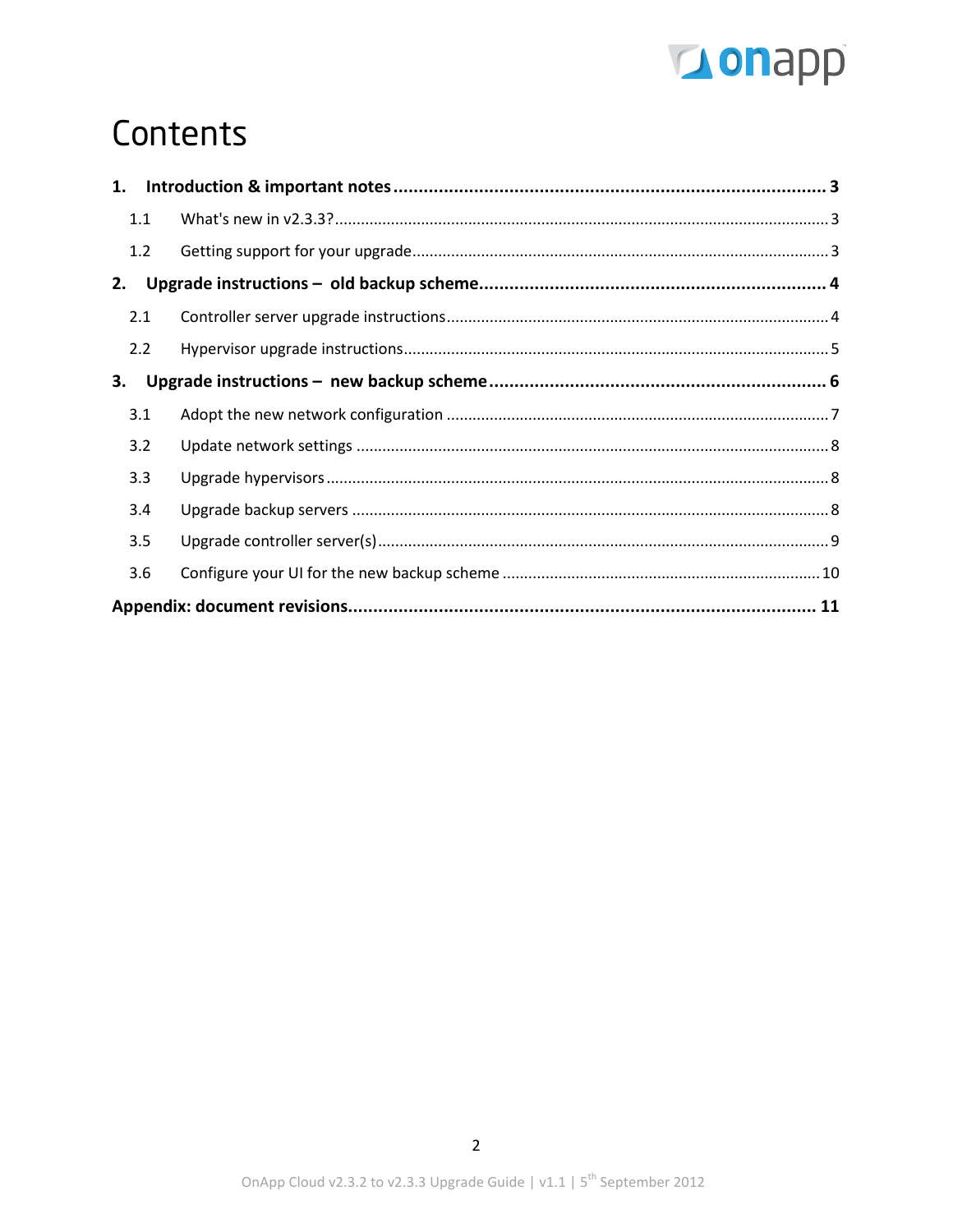

## <span id="page-2-0"></span>1.Introduction & important notes

This guide explains how to upgrade from the full version of OnApp Cloud v2.3.2 to the new version 2.3.3. For other upgrade paths, please contact OnApp support.

### **There are different upgrade methods depending whether you use the new backup scheme introduced in v2.3.2, or the old backup scheme.**

Please make sure you follow the correct instructions for your cloud!

## <span id="page-2-1"></span>1.1 What's new in v2.3.3?

OnApp Cloud v2.3.3 features a re-engineered backup system, which improves backup stability and performance for clouds using the new backup scheme introduced in v2.3.2.

V2.3.3 also rolls up a number of patches issued for v2.3.2. See the [v2.3.3 changelog](http://onapp.com/changelogs/log/onapp-cloud-2-3-3/) for more information.

## <span id="page-2-2"></span>1.2 Getting support for your upgrade

You can use the information in this document to perform your own upgrade to OnApp Cloud v2.3.3.

However, if you have a full (paid) OnApp Cloud license, you are entitled to free upgrade support from the OnApp Support team.

If you would prefer to have the Support team perform the upgrade for you, just raise a ticket in the normal way. Please be aware, however, that there may be a queue!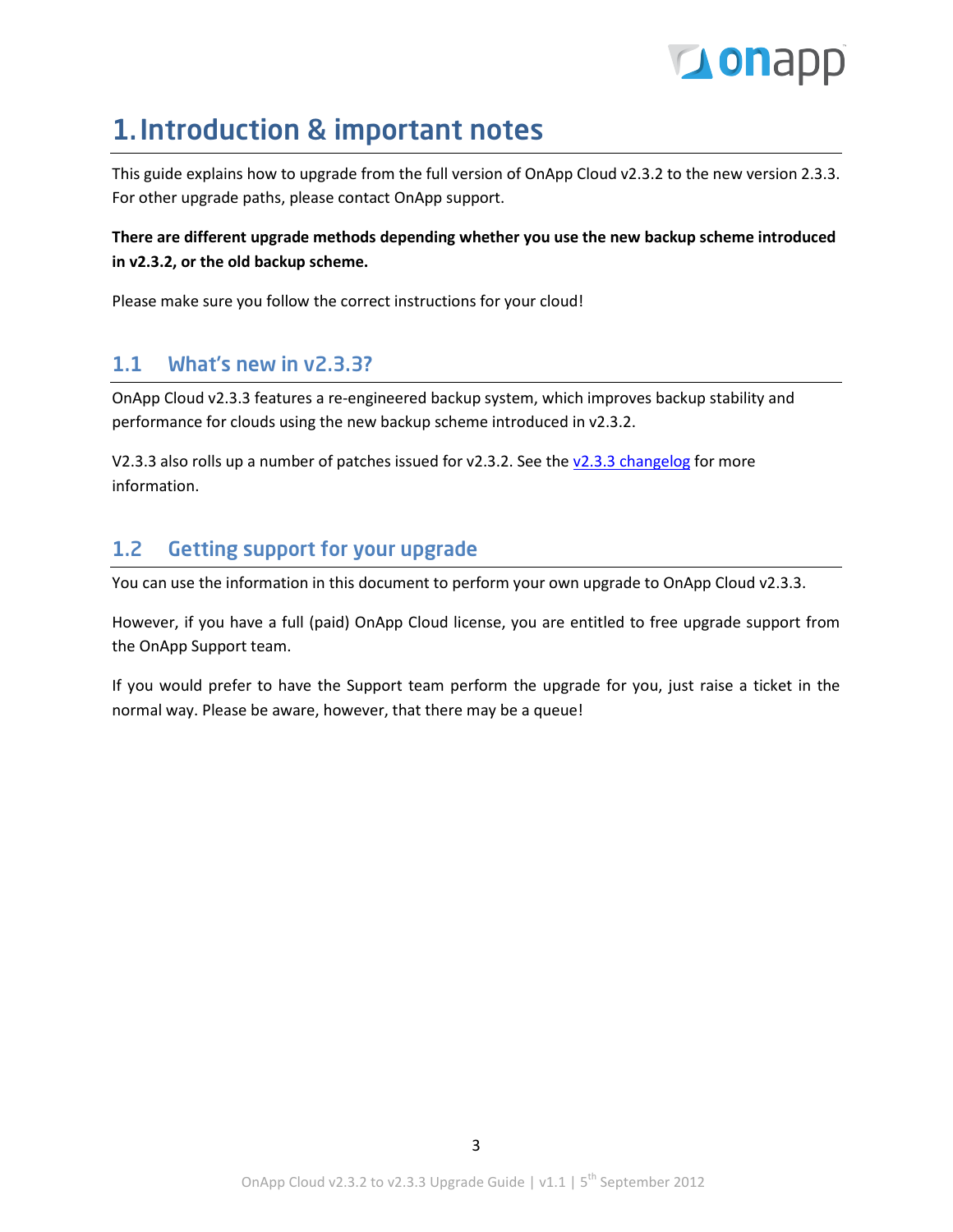

## <span id="page-3-0"></span>2. Upgrade instructions – old backup scheme

Use these upgrade instructions only if you're upgrading from v2.3.2 and you **are not** using the new backup scheme.

## <span id="page-3-1"></span>2.1 Controller server upgrade instructions

#### **1. Download the OnApp repository:**

```
bash#> wget http://rpm.repo.onapp.com/repo/centos/5/onapp-
repo.noarch.rpm
bash#> rpm -Uvh onapp-repo.noarch.rpm
bash#> yum clean all
```
#### **2. Upgrade the OnApp Control Panel installer package:**

# yum update onapp-cp-install

#### **3. Custom Control Panel configuration:**

# vi /onapp/onapp-cp.conf

Edit the /onapp/onapp-cp.conf file to set Control Panel custom values, such as:

- OnApp to MySQL database connection data: connection timeout, pool, encoding, unix socket
- MySQL server configuration data (if MySQL is running on the same server as the CP): wait timeout, maximum number of connections
- The maximum number of requests queued to a listen socket (net.core.somaxconn value for sysctl.conf)
- The root of OnApp database backups directory (temporary directory on the CP box where MySQL backups are placed)

*Custom values must be set before the installer script runs.*

#### **4. Run the OnApp Control Panel installer script:**

# /onapp/onapp-cp-install/onapp-cp-install.sh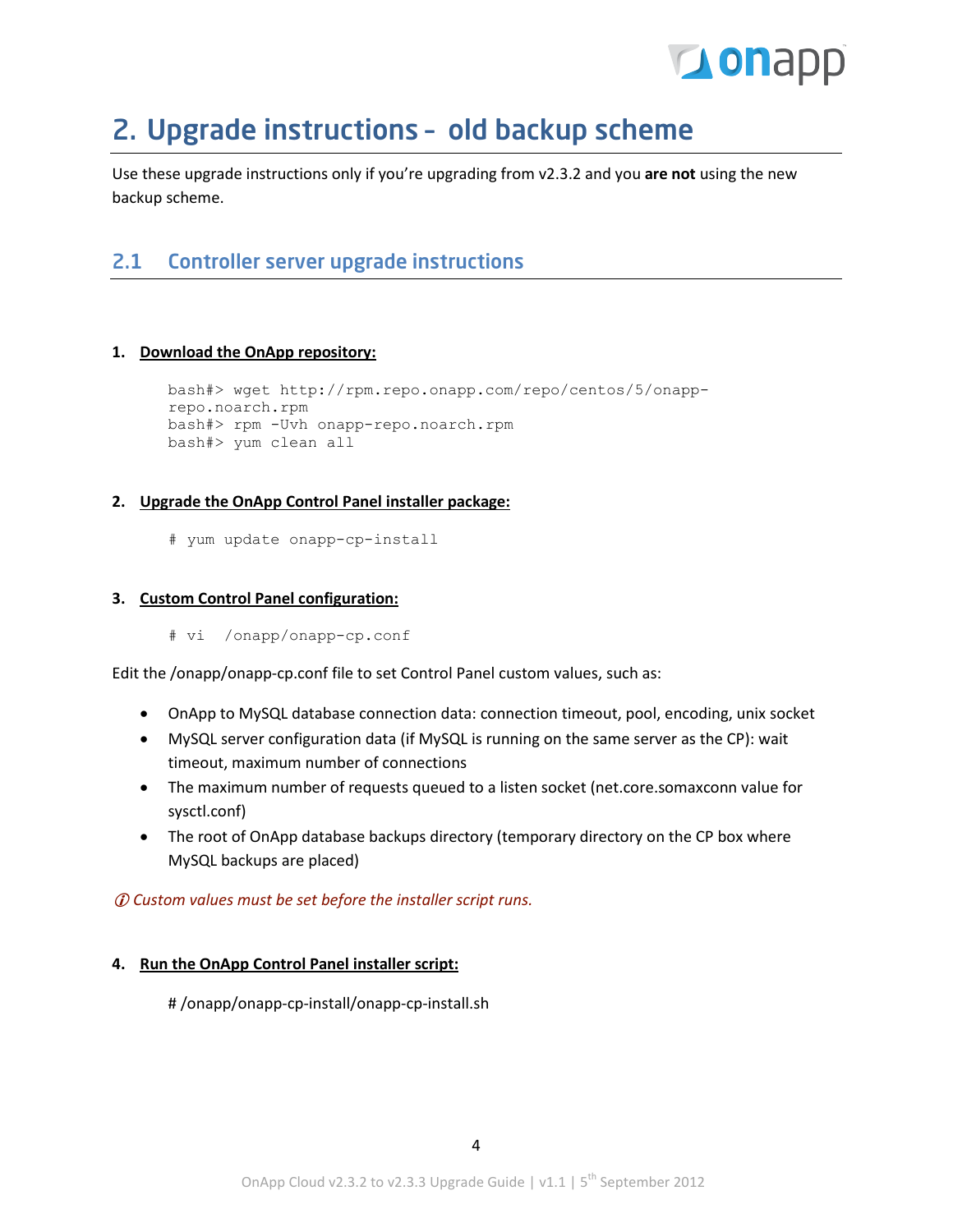

### <span id="page-4-0"></span>2.2 Hypervisor upgrade instructions

#### **1. Download the OnApp repository**

- # wget http://rpm.repo.onapp.com/repo/centos/5/onapp-repo.noarch.rpm
- # rpm -Uvh onapp-repo.noarch.rpm
- # yum clean all

#### **2. Upgrade OnApp HV installer package:**

# yum update onapp-hv-install

#### **3. Edit custom Hypervisor configuration**

Edit the /onapp/onapp-hv.conf file to set hypervisor custom values, such as:

- NTP time sync server
- Xen Dom0 memory configuration data
- Number of loopback interfaces
- **# vi /onapp/onapp-hv.conf**

*Custom values must be set before the installer script runs.*

#### **4. Run the OnApp HV installer script, and keep on eye on the upgrade process:**

#### **Xen:**

# /onapp/onapp-hv-install/onapp-hv-xen-install.sh

#### **KVM:**

# /onapp/onapp-hv-install/onapp-hv-kvm-install.sh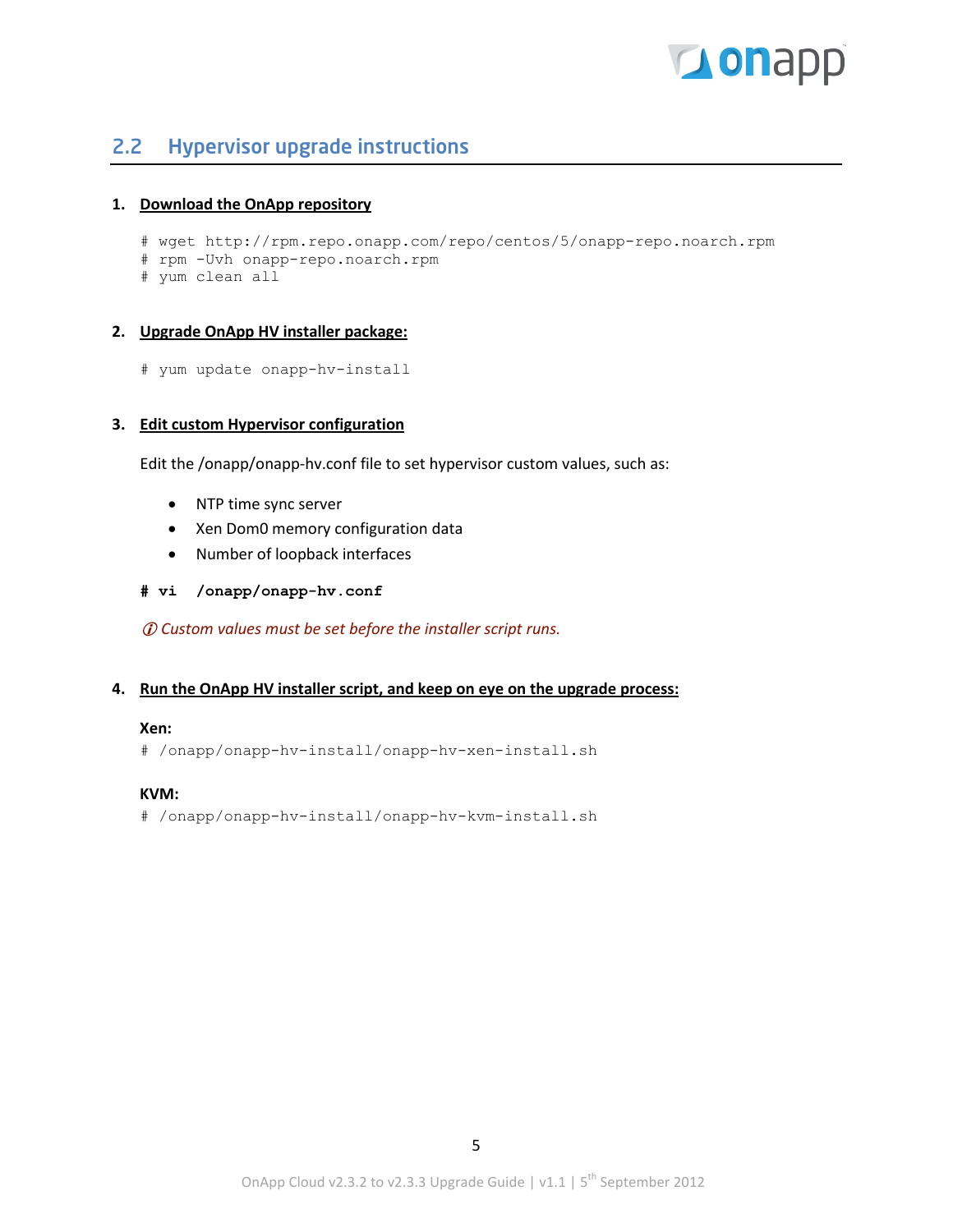

## <span id="page-5-0"></span>3.Upgrade instructions – new backup scheme

Use these upgrade instructions only if you're upgrading from v2.3.2 and you **already use** the new backup scheme.

Firstly, we have altered the recommended network configuration in v2.3.3 (compared with v2.3.2): hypervisors are now connected to the provisioning network, and require 4 NICs. We recommend that you adopt the recommended config if you want to use the new backup scheme, although you can still use the new scheme without doing so.

Next, you should follow the upgrade process for your hypervisors, then backup servers, then your control panel.

Finally you should configure your UI to ensure that the backup scheme will perform in the optimal way, across the provisioning network (if available) or via the management or storage networks if not. This is explained later in this chapter.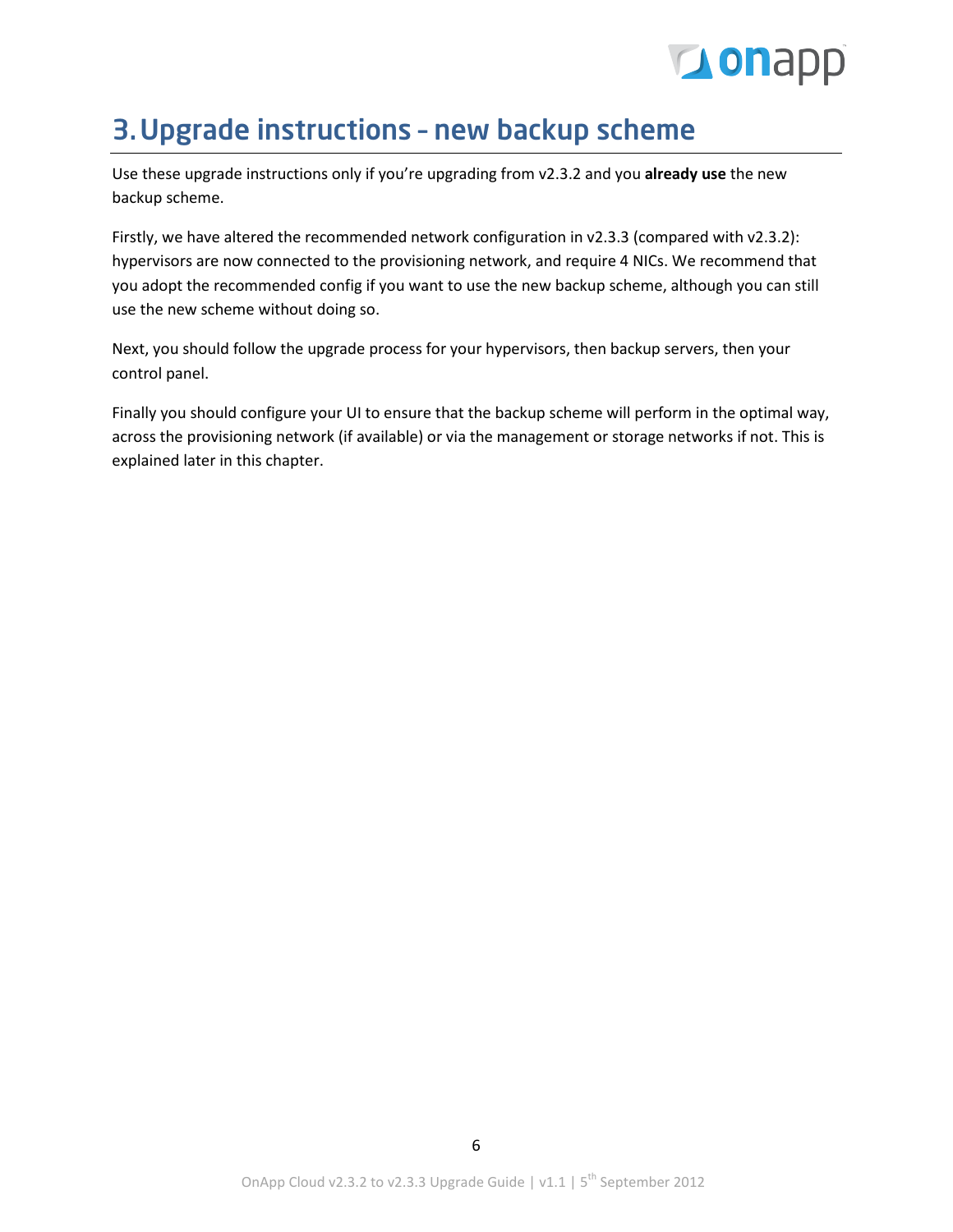

### <span id="page-6-0"></span>3.1 Adopt the new network configuration (recommended, but optional)

The diagram below shows the optimal network configuration for OnApp Cloud 2.3.3. This differs from previous recommendations for v2.3.2 and for earlier versions. One of the main changes is that hypervisors are now connected to the provisioning network.

While it is possible to deploy OnApp Cloud on a different network set-up, we strongly recommend that you follow the recommended configuration below to ensure maximum stability, especially when using the new backup scheme. If you don't follow this config the new backup scheme will work across the management network (or storage network, depending on your setup) but this is not recommended for optimal performance.

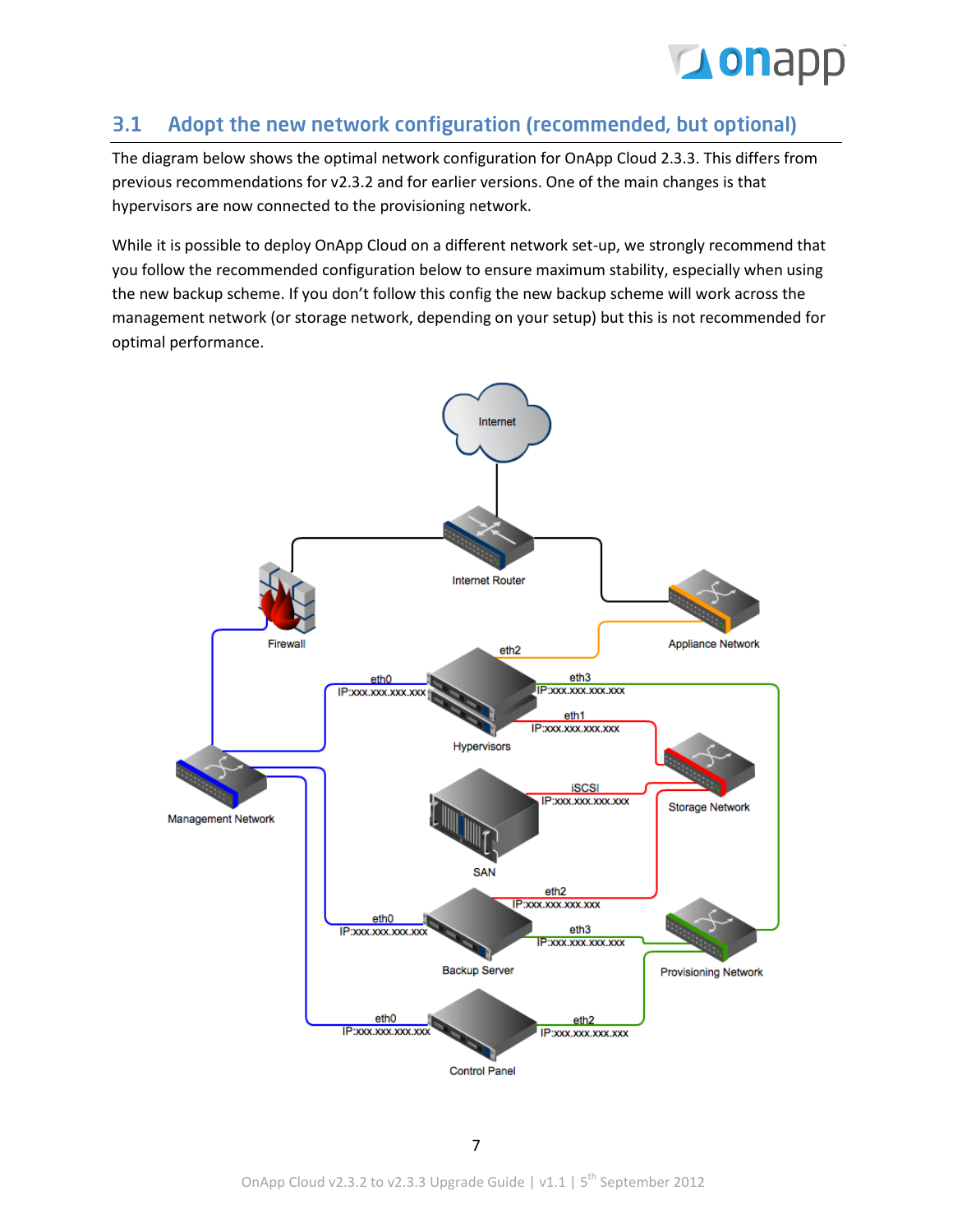

### <span id="page-7-1"></span><span id="page-7-0"></span>3.2 Upgrade hypervisors

#### **1. Download the OnApp repository**

- # wget http://rpm.repo.onapp.com/repo/centos/5/onapp-repo.noarch.rpm
- # rpm -Uvh onapp-repo.noarch.rpm
- # yum clean all

#### **2. Upgrade OnApp HV installer package:**

```
# yum update onapp-hv-install
```
#### **3. Edit custom Hypervisor configuration**

Edit the /onapp/onapp-hv.conf file to set hypervisor custom values, such as:

- NTP time sync server
- Xen Dom0 memory configuration data
- Number of loopback interfaces
- **# vi /onapp/onapp-hv.conf**

*Custom values must be set before the installer script runs.*

#### **4. Run the OnApp HV installer script, and keep on eye on the upgrade process:**

#### **Xen:**

```
# /onapp/onapp-hv-install/onapp-hv-xen-install.sh
```
#### **KVM:**

# /onapp/onapp-hv-install/onapp-hv-kvm-install.sh

### <span id="page-7-2"></span>3.3 Upgrade backup servers

#### **1. Install the OnApp backup server installer package:**

bash# yum install onapp-bk-install

#### **2. Check and set backup server default settings**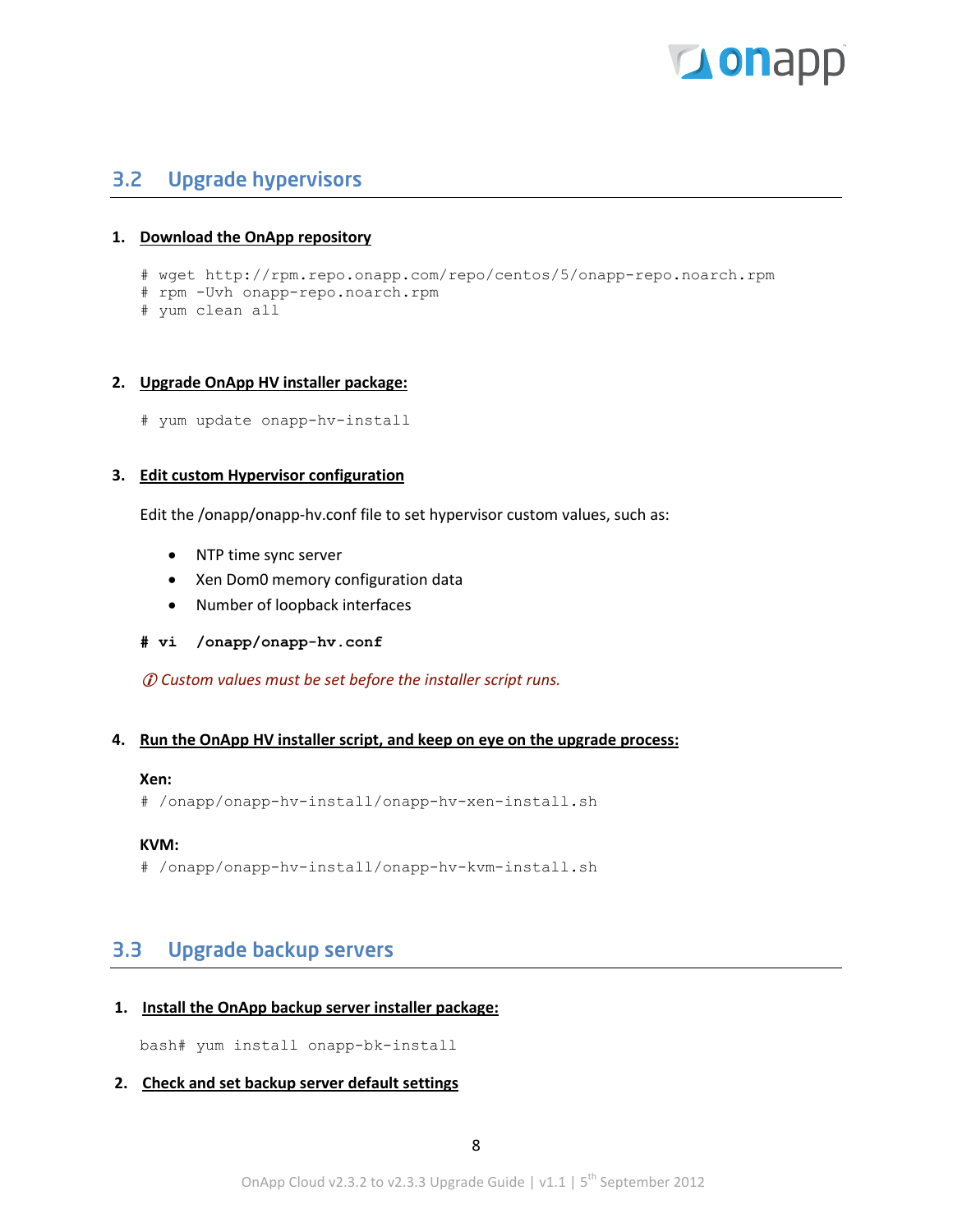

Edit Backup Server default settings (such as templates and backups directories, and ntp server) by editing the /onapp/onapp-bk.conf file:

bash# vi /onapp/onapp-bk.conf

#### **3. Run the installer:**

**bash# sh /onapp/onapp-bk-install/onapp-bk-install.sh**

### <span id="page-8-0"></span>3.4 Upgrade controller server(s)

#### **1. Download the OnApp repository:**

```
bash#> wget http://rpm.repo.onapp.com/repo/centos/5/onapp-
repo.noarch.rpm
bash#> rpm -Uvh onapp-repo.noarch.rpm
bash#> yum clean all
```
#### **2. Upgrade the OnApp Control Panel installer package:**

# yum update onapp-cp-install

#### **3. Custom Control Panel configuration:**

# vi /onapp/onapp-cp.conf

Edit the /onapp/onapp-cp.conf file to set Control Panel custom values, such as:

- OnApp to MySQL database connection data: connection timeout, pool, encoding, unix socket
- MySQL server configuration data (if MySQL is running on the same server as the CP): wait timeout, maximum number of connections
- The maximum number of requests queued to a listen socket (net.core.somaxconn value for sysctl.conf)
- The root of OnApp database backups directory (temporary directory on the CP box where MySQL backups are placed)

*Custom values must be set before the installer script runs.*

#### **4. Run the OnApp Control Panel installer script:**

# /onapp/onapp-cp-install/onapp-cp-install.sh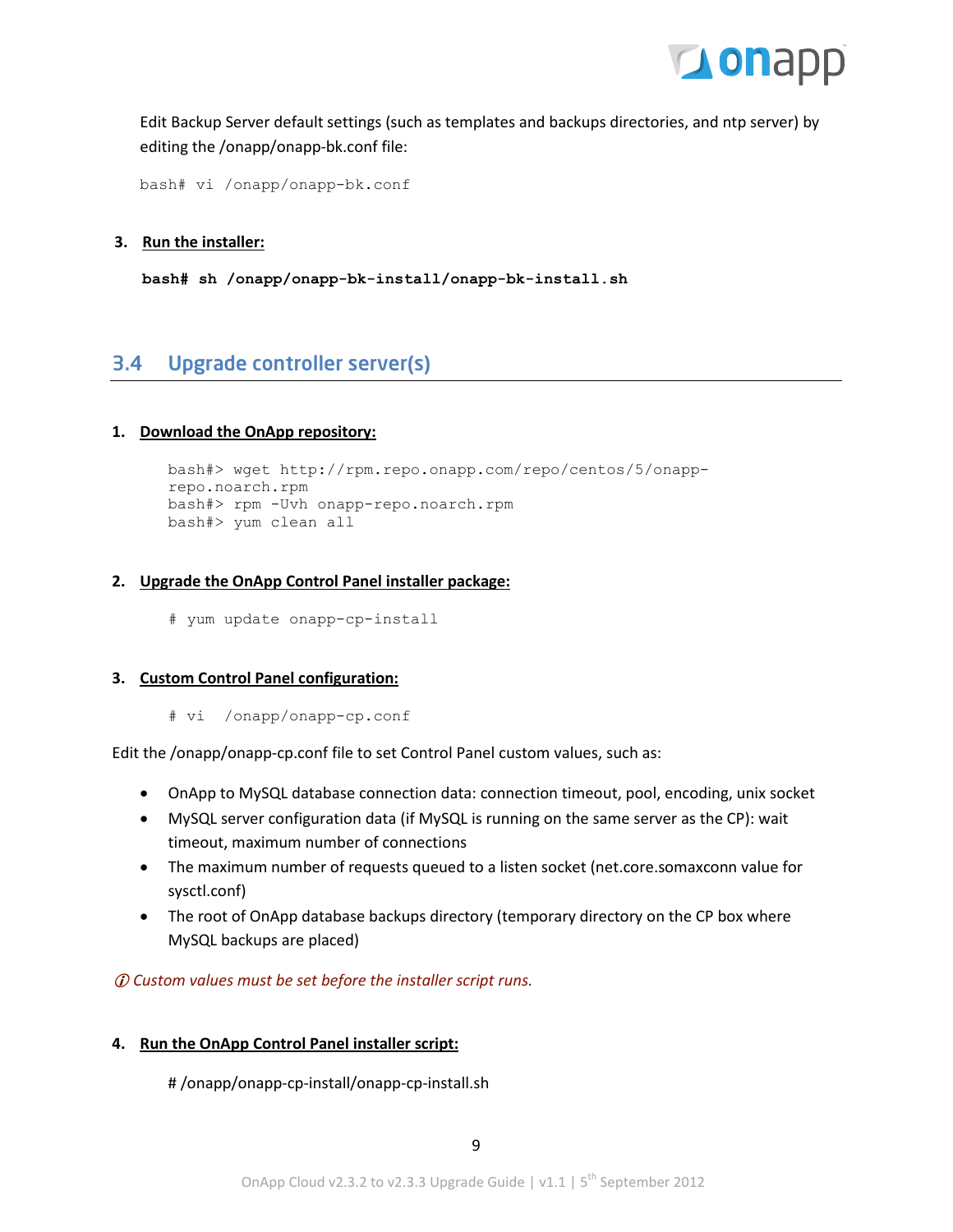

## <span id="page-9-0"></span>3.5 Configure your UI for the new backup scheme

To complete the upgrade you need to create an NDB connection between hypervisors and backup servers, via the control panel UI.

If you're using the new network set-up, you need to enter the the provisioning network IP address for your hypervisors, to the following screens in the control panel UI:

- Settings > Hypervisors > Edit hypervisors
- Settings > Backup servers > Edit backup servers

This will ensure that backups will use the provisioning network.

If you don't specify the provisioning network IP, backups will take place over the management network.

You can also specify the storage network IP in the UI, to send backup traffic over that network instead.